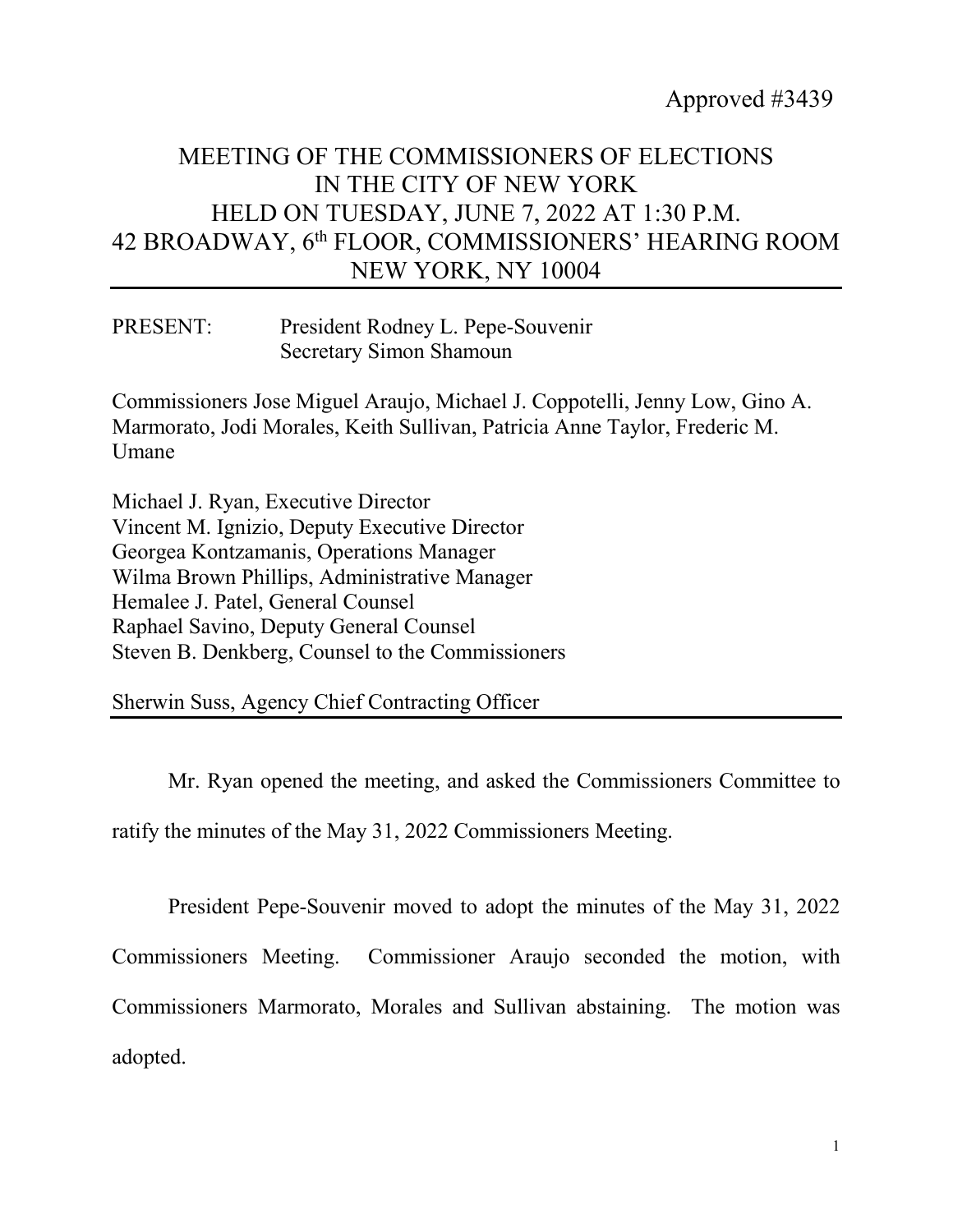Mr. Ryan provided an update on the June 28, 2022 Primary Election. This is one of two Primary Elections, scheduled to be held in June and August of 2022.

The June 28, 2022 Primary Election, will include contests for Governor, Lieutenant Governor, State Assembly, Judicial Positions and Party Positions.

- Early Voting is scheduled to begin on Saturday, June 18, 2022 through Sunday, June 26, 2022. The Election will be held on Tuesday, June 28, 2022.
- There will be 140 Early Voting sites across the five Boroughs. This is the largest amount of Early Voting sites, and Early Voting hours in the State of New York.
- In addition, 1,241 Election Day poll sites will be utilized.
- Early Voting Hours and Poll Site Locations, including sample ballots, can be located on the Board's website at [www.vote.nyc.](http://www.vote.nyc/)
- All Voting Equipment, logic and accuracy testing, as well as any other preparations for Early Voting have been completed citywide. The Delivery of Election Day Equipment and Materials will begin on Thursday, June 16, 2022.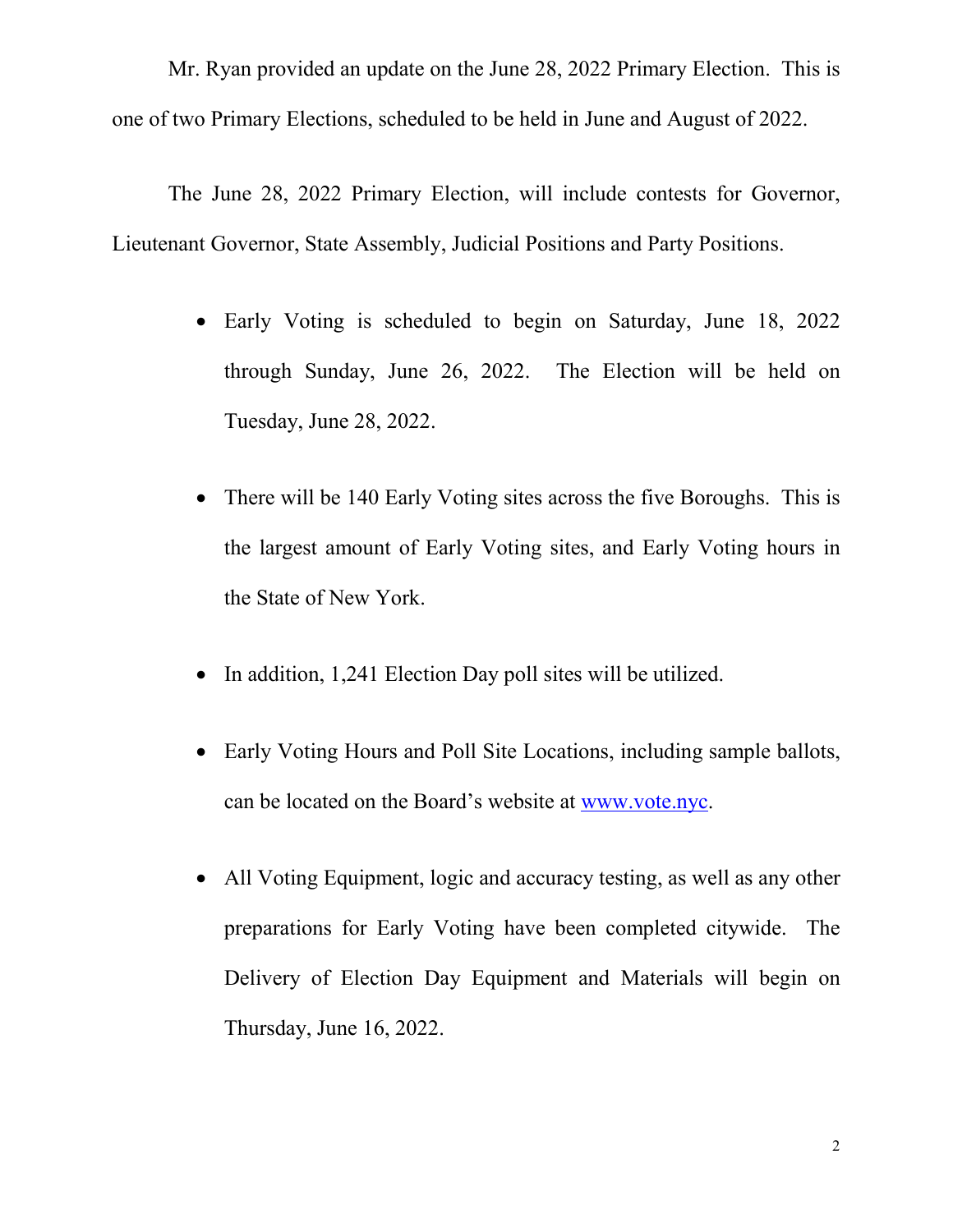- In total, there will be 9,603 separate individual pieces of equipment, including 60 generators to power the Early Voting Sites. Delivery of these items began yesterday, and is expected to be completed by Thursday, June 16, 2022.
- Preparations and voting equipment testing for Primary Election Day is 70% completed citywide, and is still on-going. Delivery begins on Tuesday, June 21, 2022 and the target completion date is Monday, June 27, 2022.

Deliveries are sometimes done on the Monday before the Election, due to site availability.

- On the day of the Primary Election, the Board expects to deploy approximately 65,000 individual pieces of equipment, spread out over 1,241 Poll Sites citywide.
- As a reminder, due to a recent change in the New York State Election Law, New York State voters are no longer permitted to cast a ballot on a voting machine, if they have requested to vote by Absentee Ballot. Voters who have requested to vote by Absentee Ballot, will be permitted to vote by Affidavit Ballot at the Poll Site.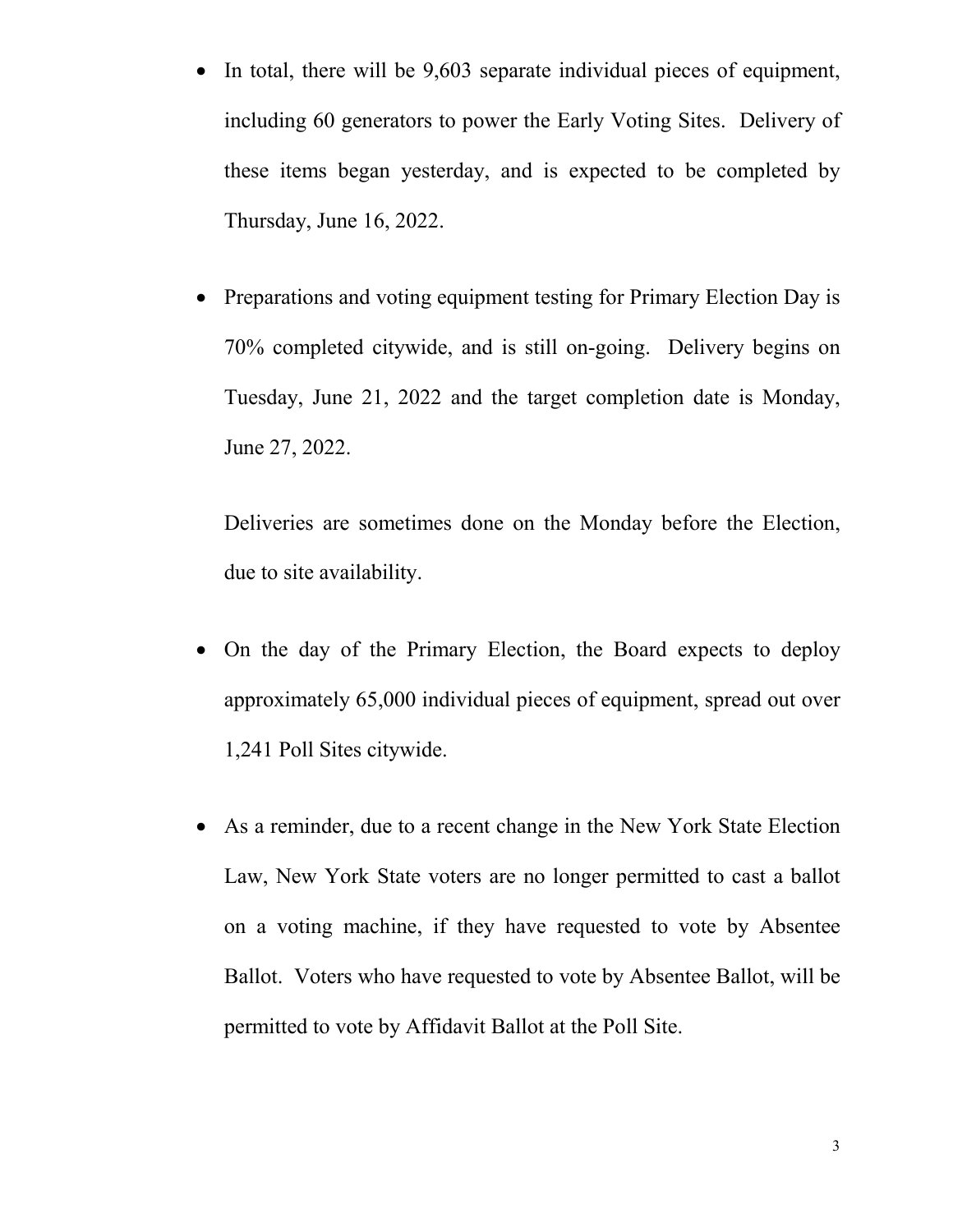• The Board is in the process of training Coordinators and Poll Workers with a refresher course, to explain this change in the law.

The Board has approximately 33,016 Poll Worker positions for Election Day, with approximately 30% assigned as of last night. This process is expected to continue up to, and close to Election Day.

Training is conducted both in-person and on-line, assignments are ongoing for both Early Voting and Election Day and the Board fully expects to meet its needs for both.

Anyone interested in serving as a Poll Worker, is urged to sign up. Mr. Ryan noted that New York City Elections are made possible by those who are willing to serve as Poll Workers.

- In addition, we are on track for our Language Assistance Program needs, and currently have a sufficient amount of interpreters to fill the required positions.
- Friday, June 3, 2022 was the Last Day to Register to vote in the June 28, 2022 Primary Election. All Board Offices were opened late to accommodate voters.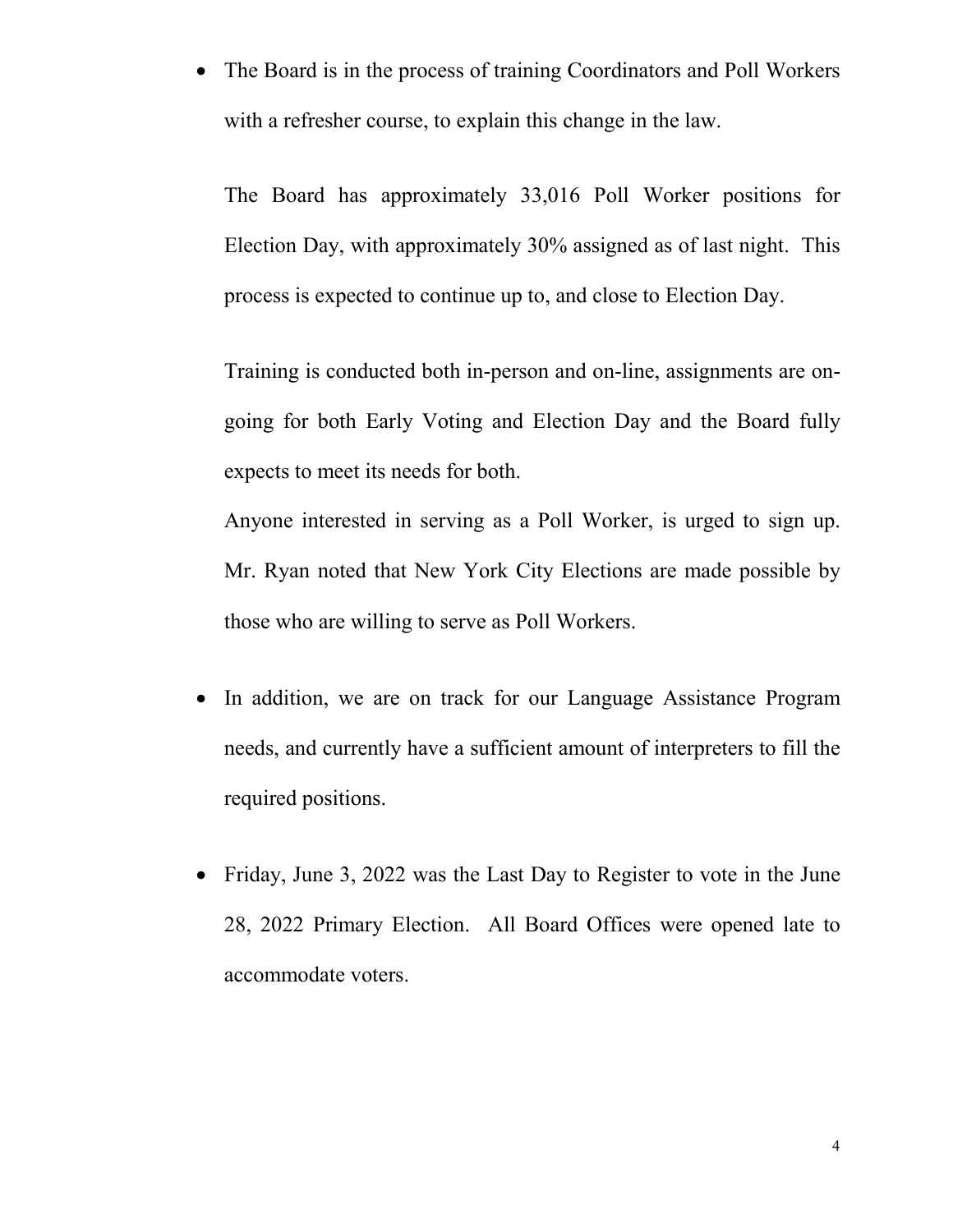There were a total of 234 walk-in registrations citywide. The total number of registrations received in the General Office, and in each Borough, is as follows:

- 2 General Office
- 68 Manhattan
- 73 Bronx
- 0 Brooklyn
- 83 Queens
- 8 Staten Island

Since the beginning of the year, a total of 54,739 new registrants have been processed across the five Boroughs.

- We continue to receive and process Absentee Ballots. To date, a total of 60,561 ballots have been mailed citywide, including 63 accessible ballots. We have received back 6,625 ballots. 4,603 have been deemed valid and canvassed, 259 have been deemed invalid with the Cure process on-going. The remainder are being canvassed, as this is an on-going process, ballots are processed as they come in.
- The last day to apply for an Absentee Ballot, on-line or by mail, is June 13, 2022. The last day to apply in person, is Monday, June 27,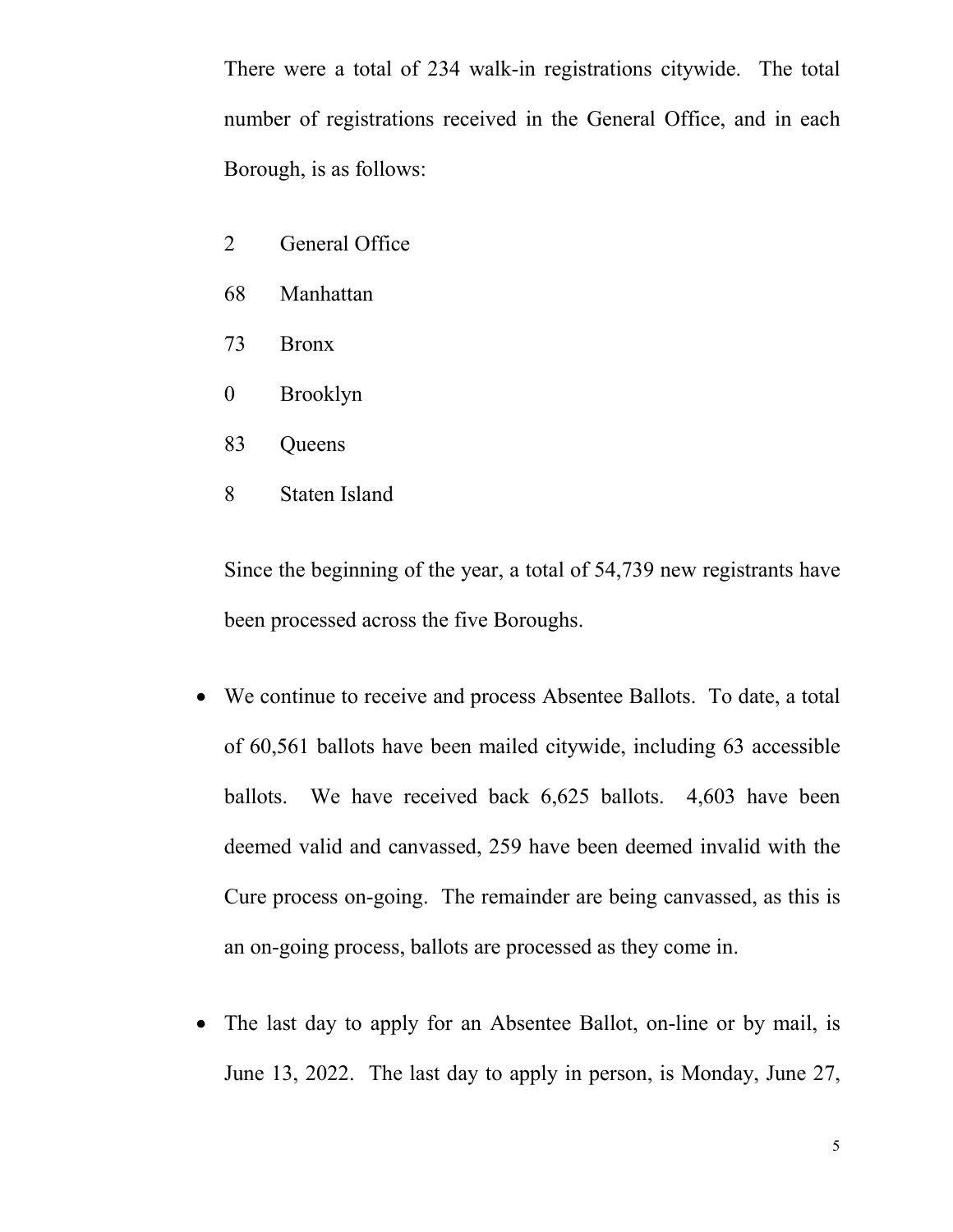2022. Returned ballots must be postmarked by Tuesday, June 28, 2022 and received in the Board Offices by Tuesday, July 5, 2022. Absentee Ballots can be dropped off at any Borough Office, Early Voting or Election Day site, whichever option is convenient for the voter.

• Mr. Ryan announced that the Annual Information notices have been mailed, and noted that he has already received his notice, and was able to review it with the meeting group.

Many changes were implemented with this revised Information Notice, including an alert that was added to the outside of the notice, making the voter immediately aware of any Poll Site changes.

Ms. Kontzamanis, Operations Manager, was able to work closely with the print vendor to ensure that the notice was revised to include all pertinent information to inform voters of the upcoming elections for the remainder of the year, including the split Primary Elections to be held in June and August of 2022.

This first mailing included almost 5 million pieces of printed mail.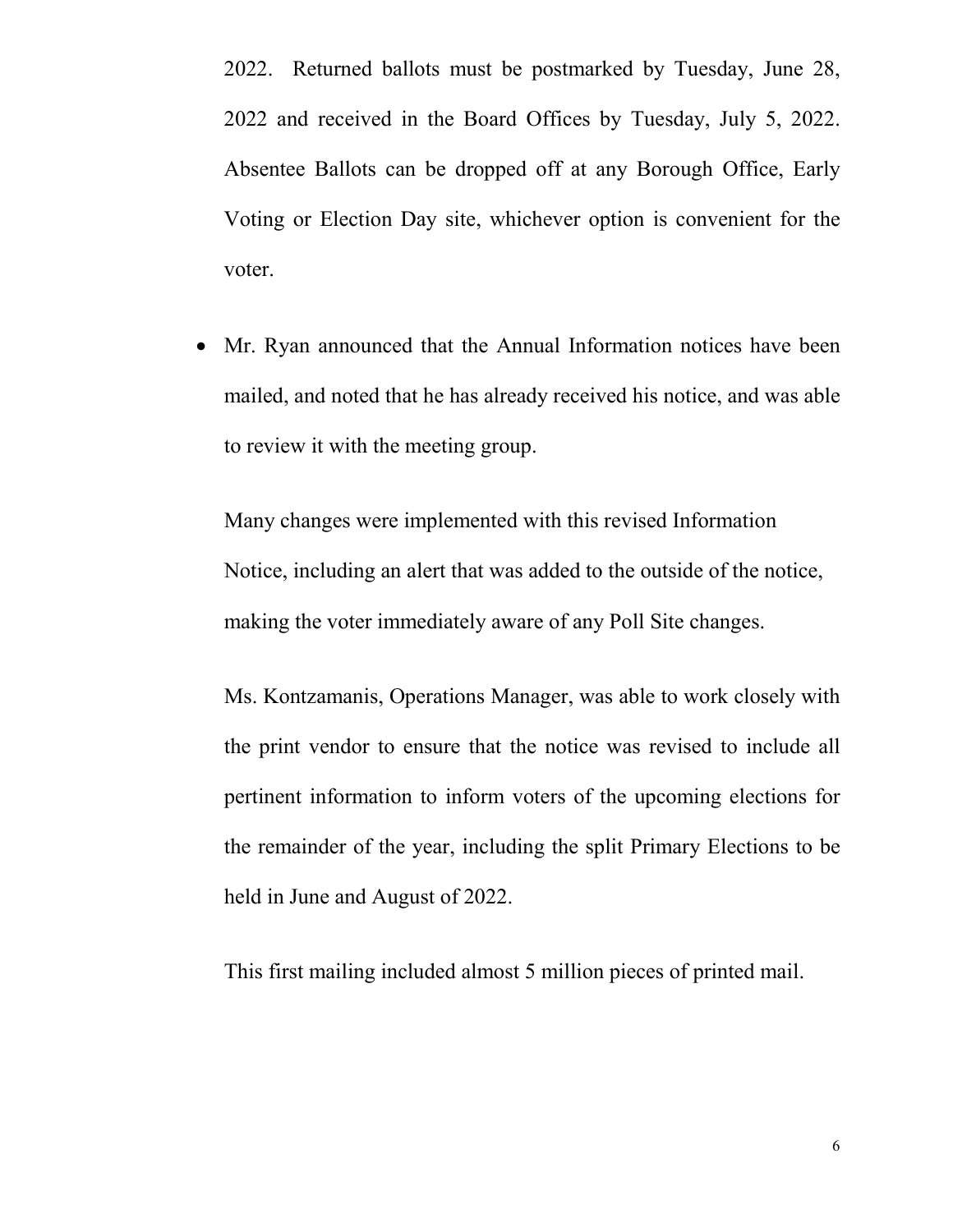Prior to this mailing, the Board was successfully able to pause the Annual Information Notice, to add an alert advising voters of the second Primary Election on August 23, 2022.

A second Information Notice will be mailed to voters prior to the August 23, 2022 Primary Election, with all relevant information once the details are finalized.

Information relating to the upcoming elections can also be located on the Board's website at [www.vote.nyc,](http://www.vote.nyc/) or by contacting the Board's Offices at 1-866-Vote-NYC.

Mr. Ryan, using his own notice as a reference, reviewed with the meeting group all of the information that the updated notice contains, as well as the enhanced features that were added. The notice includes the voter card that contains all pertinent voter information, the voter's barcode, and the Fast Pass Tag, for faster and easier check-ins at the Polls. The Fast Pass Tag is also a key fob that the voter can place on their house or car keys for their convenience.

These features will speed up the process when using the Poll Pads at the Poll Sites, especially during busy elections.

This concluded the update on the June 28, 2022 Primary Election.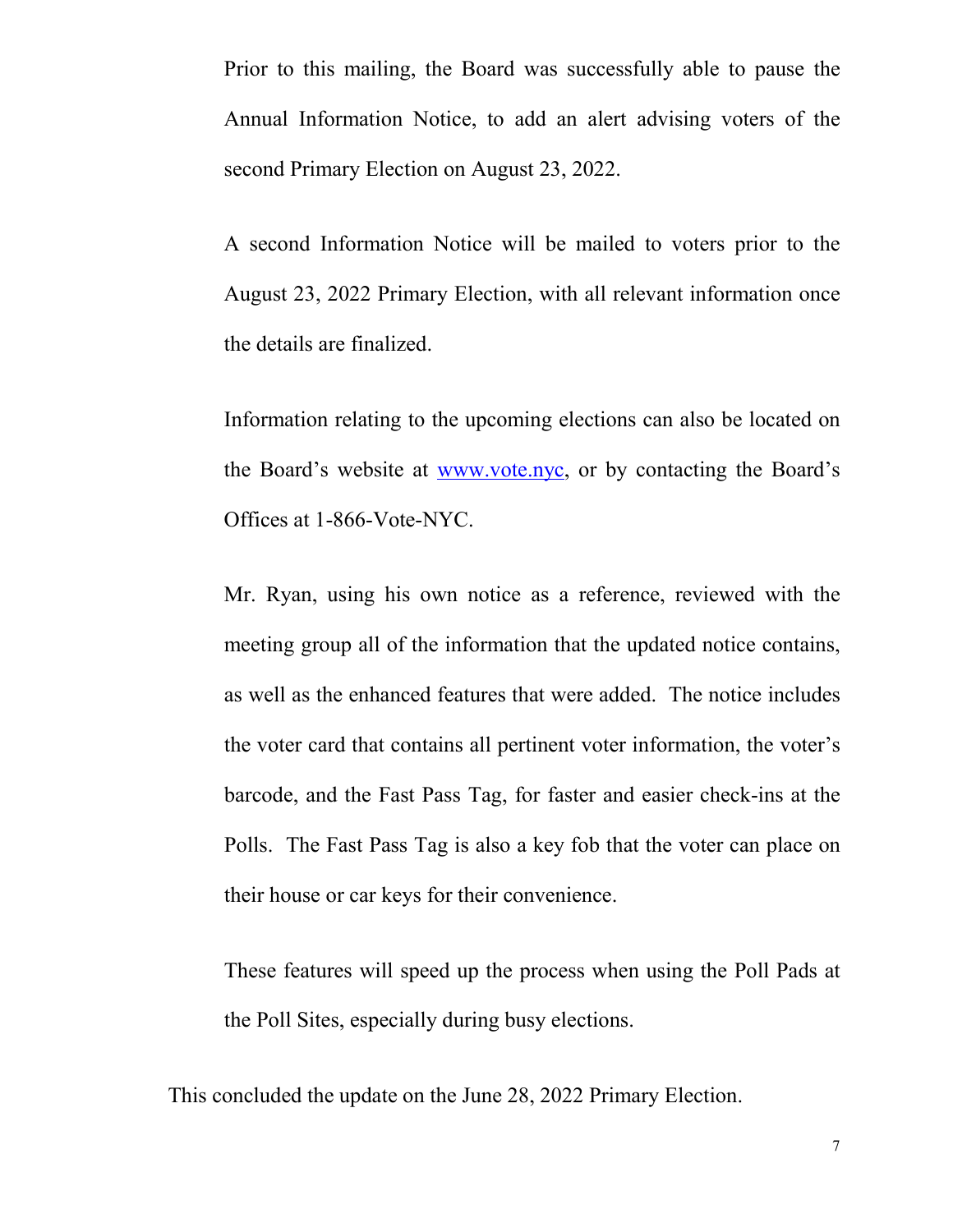Mr. Ryan requested that President Pepe-Souvenir and Secretary Shamoun designate members of the Commissioners' Committee for Petition and Cover Sheet Review, for the third week of petition filing for Independent Nominating Petition Matters relating to the November 8, 2022 General Election.

Mr. Ryan acknowledged Hemalee Patel, General Counsel, and she provided the date and time required for these hearings.

Mrs. Patel informed the Commissioners that an additional Cover Sheet Hearing is being scheduled for the potential Cures that have been received. The Hearing will be held on Thursday, June 9, 2022, which is after the expiration period for outstanding Cures, and expects to receive all documentation by then.

The Commissioners' Committee Members are scheduled as follows, based on their availability:

| <b>DATE &amp; TIME</b> | <b>DEMOCRATIC</b><br><b>COMMISSIONER</b> | <b>REPUBLICAN</b><br><b>COMMISSIONER</b> |
|------------------------|------------------------------------------|------------------------------------------|
| Thursday               |                                          |                                          |
| June 9, 2022           |                                          |                                          |
| At 3:30 PM             | President Pepe-Souvenir                  | Michael J. Coppotelli                    |
|                        |                                          |                                          |

In the event that there are no matters for consideration, the Office of the General Counsel will communicate with the Commissioners' Committee, and a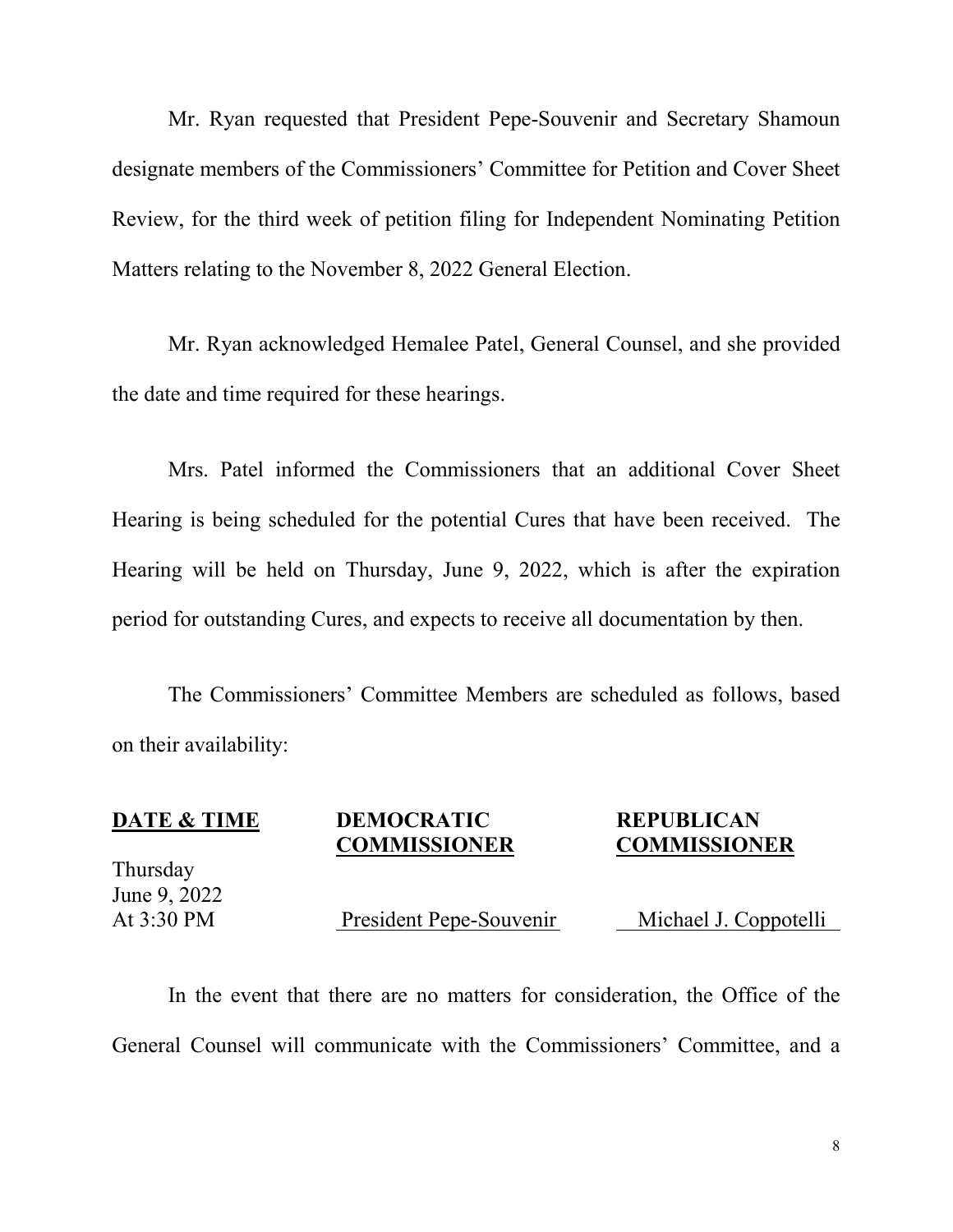notice of cancellation will be posted on the Board's website before the next scheduled meeting.

Mr. Ryan acknowledged Sherwin Suss, the Agency's Chief Contracting Officer, to address the Commissioners regarding two items for their consideration and review, which were discussed at the Commissioner's Finance Committee meeting.

## 1. Awe-Huh:

This is a contract to provide the Board with 10 million stylus/pens that are used by the voters to sign the poll pads and complete their ballots during Early Voting and Election Day. This contract was procured through competitive sealed bidding. Sample pens were submitted by each vendor, which were tested by the EVS and VEOU Departments. The lowest priced responsible bidder was chosen. The cost per pen is \$ .125, which is a \$ .15 reduction from prior purchases. The first order of pens is being purchased for the November 8, 2022 General Election. The not to exceed price is \$1,250,000.00. The selected vendor is also a certified M/WBE company.

Commissioner Umane informed the Commissioners Committee that the pens will also have the Board's logo printed on them, at the additional cost of  $1¢$  per pen. Commissioner Coppotelli noted that the

9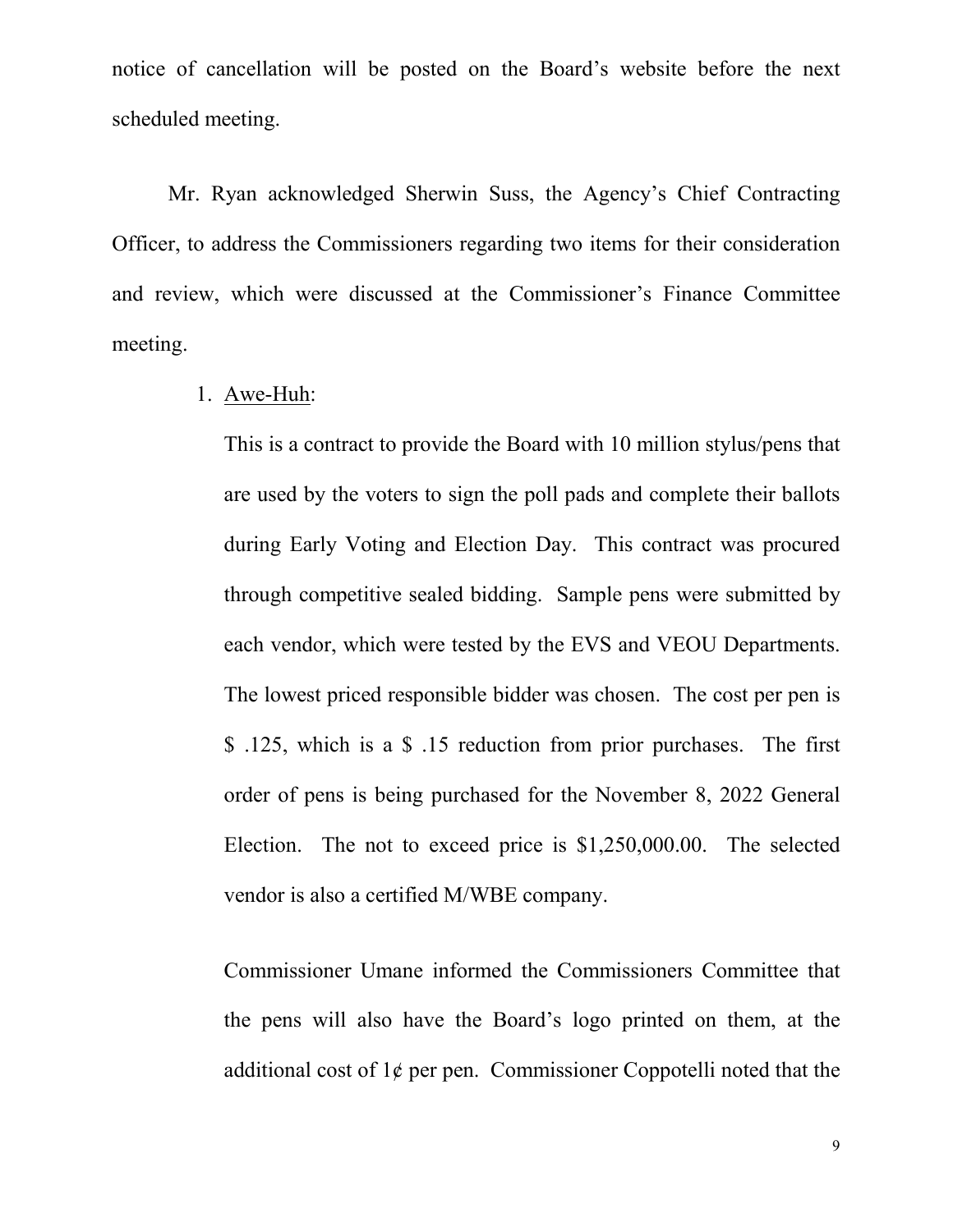newly designed stylus/pens may encourage voters to vote in the upcoming elections.

Commissioner Umane moved to adopt the Commissioners' Finance Committee Report. Commissioner Morales seconded the motion, which was unanimously adopted.

2. Ready Data, Inc.:

This is a contract to provide replacement absentee ballot boxes at all voting locations. The current ballot boxes have been cracking and sustained damage. These new boxes are sturdier, secure and ADA compliant, and are being custom made. This procurement was done through the M/WBE small purchase method. The lowest priced vendor that could meet the Board's timeline was chosen. Ready Data has provided items in the past for the Board, and has proven to be a reliable vendor. This is an order to provide 200 boxes to supply all additional Early Voting sites and replace damaged boxes. The cost is \$885.97 per box, for a not to exceed price of \$177,194. The vendor is a certified M/WBE company.

Mr. Ryan noted for clarification, that the Board was always required to accept absentee ballots at Board Offices. During the height the pandemic, and prior to the Presidential Primary, clarification was received from the State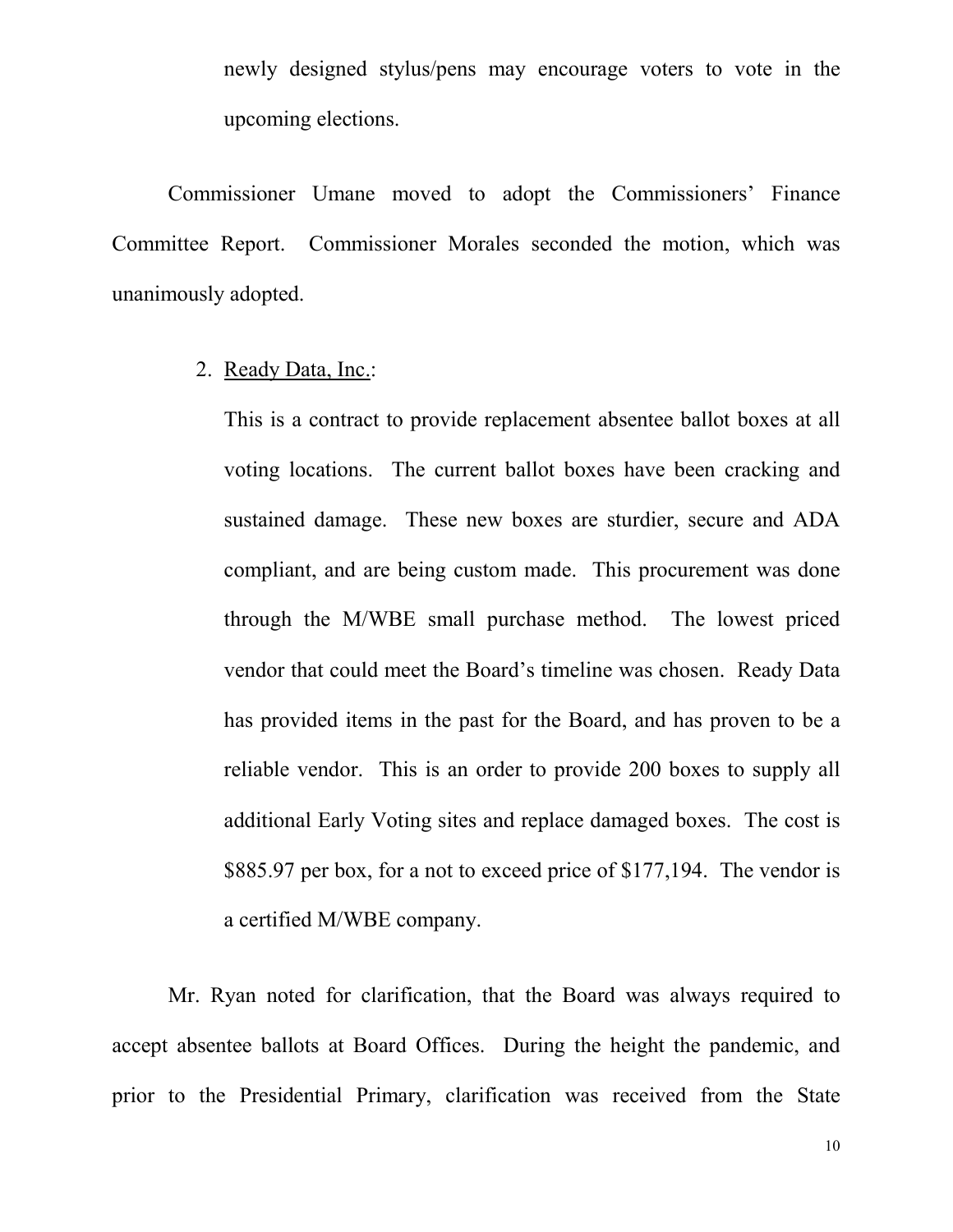Legislature that stated Board Offices also include Poll Sites. Voters can drop off their absentee ballot at any Poll Site, and these secure ballot boxes will allow the Board to collect the ballot materials in a secure fashion.

Vincent Ignizio, Deputy Executive Director, informed the Commissioners that a sample ballot box is on display in the Executive Conference Room. The Commissioners were welcomed to stop by the Executive Unit to view the sample.

Commissioner Umane stated that the Commissioners' Finance Committee unanimously supports these items, and referred it to the full Board of Commissioners for approval.

Commissioner Coppotelli moved to ratify the Commissioners' Finance Committee Report. Commissioner Taylor seconded the motion, which was adopted unanimously.

Commissioner Umane moved to schedule the next meeting of the Commissioners for Tuesday, June 14, 2022 at 1:30 P.M. President Pepe-Souvenir seconded the motion, which was unanimously adopted.

President Pepe-Souvenir moved to convene an Executive Session to discuss Litigation and Personnel matters. Commissioner Coppotelli seconded the motion, which was adopted unanimously.